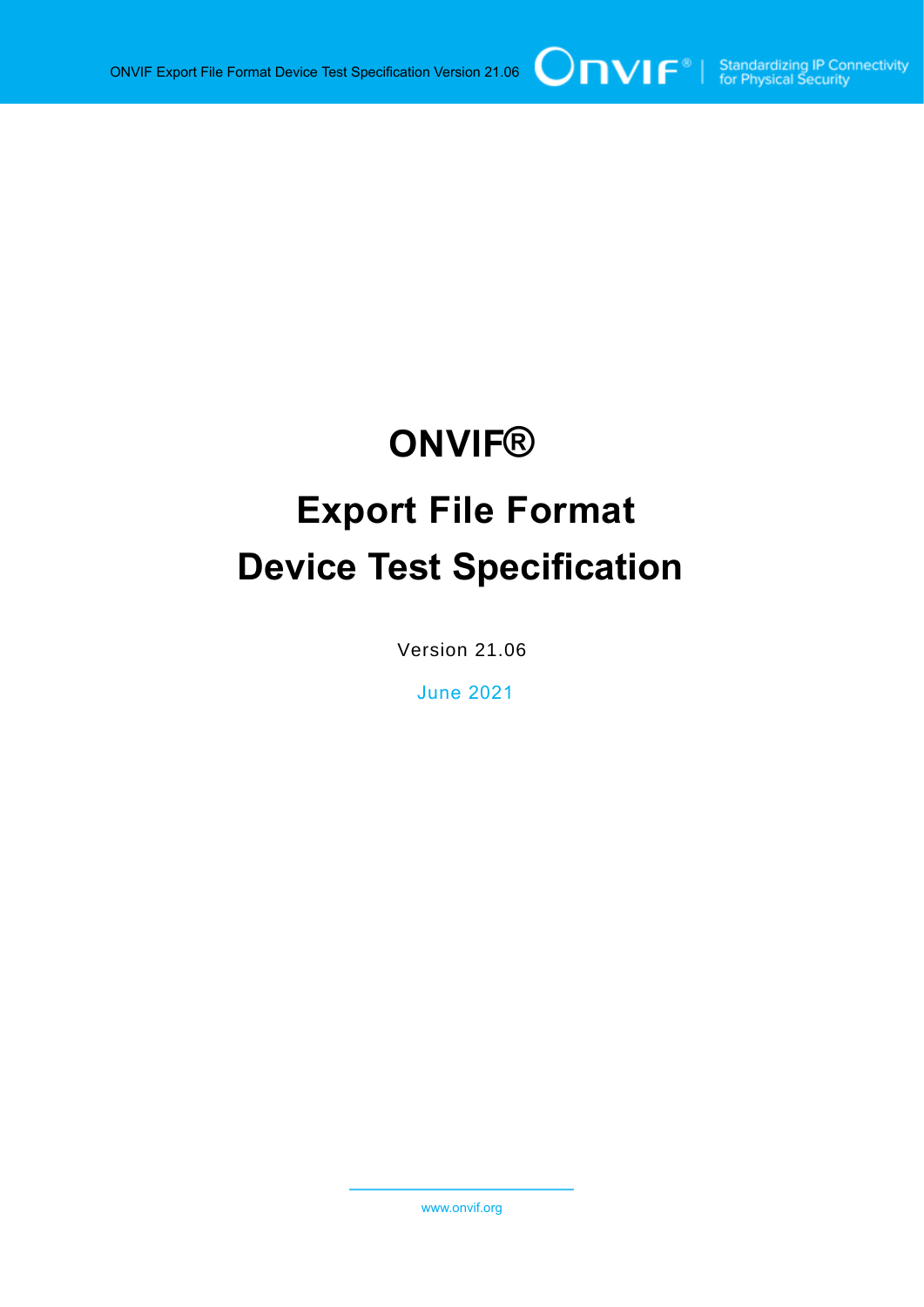#### © 2021 ONVIF, Inc. All rights reserved.

Recipients of this document may copy, distribute, publish, or display this document so long as this copyright notice, license and disclaimer are retained with all copies of the document. No license is granted to modify this document.

THIS DOCUMENT IS PROVIDED "AS IS," AND THE CORPORATION AND ITS MEMBERS AND THEIR AFFILIATES, MAKE NO REPRESENTATIONS OR WARRANTIES, EXPRESS OR IMPLIED, INCLUDING BUT NOT LIMITED TO, WARRANTIES OF MERCHANTABILITY, FITNESS FOR A PARTICULAR PURPOSE, NON-INFRINGEMENT, OR TITLE; THAT THE CONTENTS OF THIS DOCUMENT ARE SUITABLE FOR ANY PURPOSE; OR THAT THE IMPLEMENTATION OF SUCH CONTENTS WILL NOT INFRINGE ANY PATENTS, COPYRIGHTS, TRADEMARKS OR OTHER RIGHTS.

IN NO EVENT WILL THE CORPORATION OR ITS MEMBERS OR THEIR AFFILIATES BE LIABLE FOR ANY DIRECT, INDIRECT, SPECIAL, INCIDENTAL, PUNITIVE OR CONSEQUENTIAL DAMAGES, ARISING OUT OF OR RELATING TO ANY USE OR DISTRIBUTION OF THIS DOCUMENT, WHETHER OR NOT (1) THE CORPORATION, MEMBERS OR THEIR AFFILIATES HAVE BEEN ADVISED OF THE POSSIBILITY OF SUCH DAMAGES, OR (2) SUCH DAMAGES WERE REASONABLY FORESEEABLE, AND ARISING OUT OF OR RELATING TO ANY USE OR DISTRIBUTION OF THIS DOCUMENT. THE FOREGOING DISCLAIMER AND LIMITATION ON LIABILITY DO NOT APPLY TO, INVALIDATE, OR LIMIT REPRESENTATIONS AND WARRANTIES MADE BY THE MEMBERS AND THEIR RESPECTIVE AFFILIATES TO THE CORPORATION AND OTHER MEMBERS IN CERTAIN WRITTEN POLICIES OF THE CORPORATION.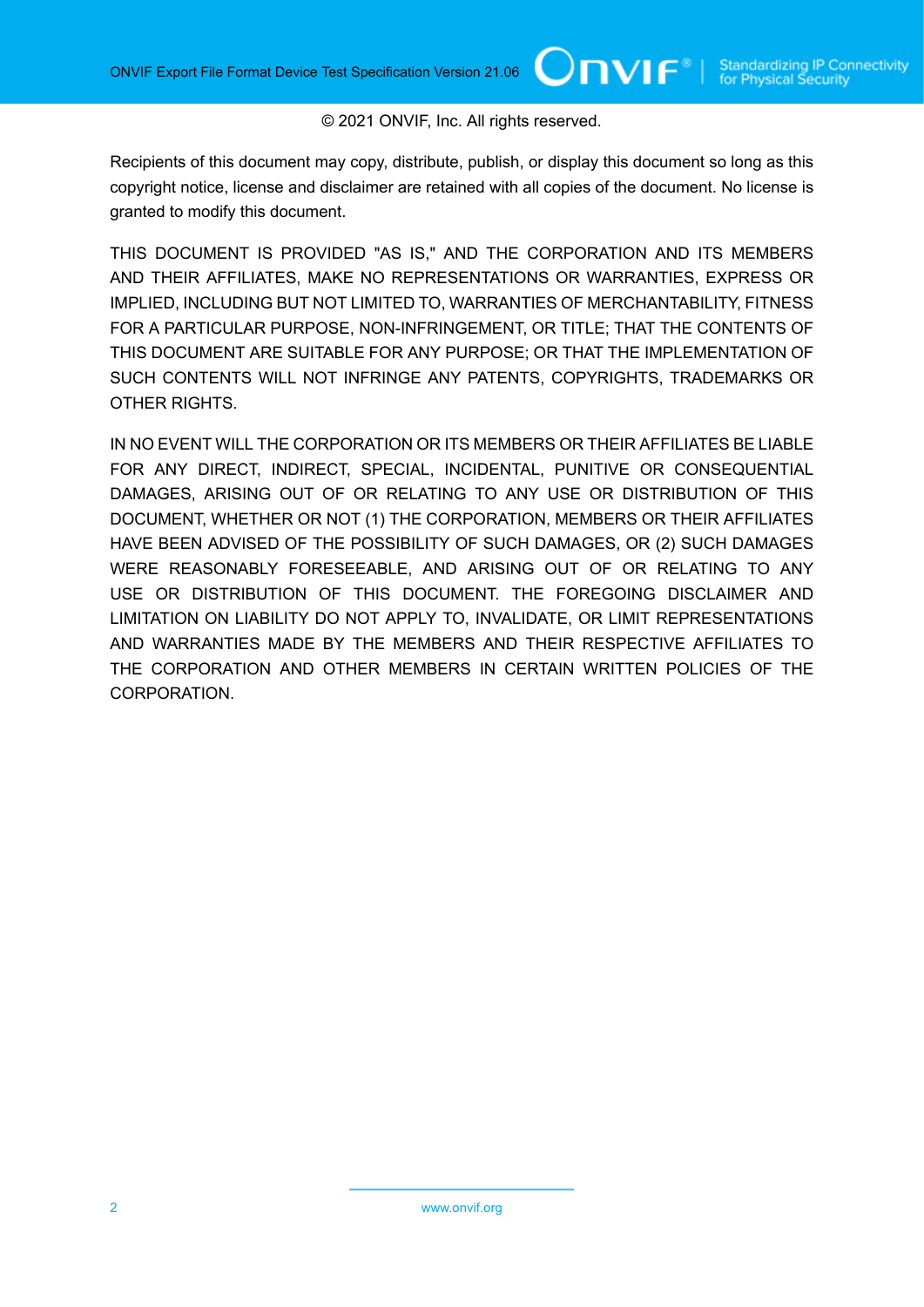

# REVISION HISTORY

| Vers. | Date                        | <b>Description</b>   |
|-------|-----------------------------|----------------------|
| 21.06 | Mar 03, 2021   First Issue. |                      |
| 21.06 | Mar 11, 2021                | Update after review. |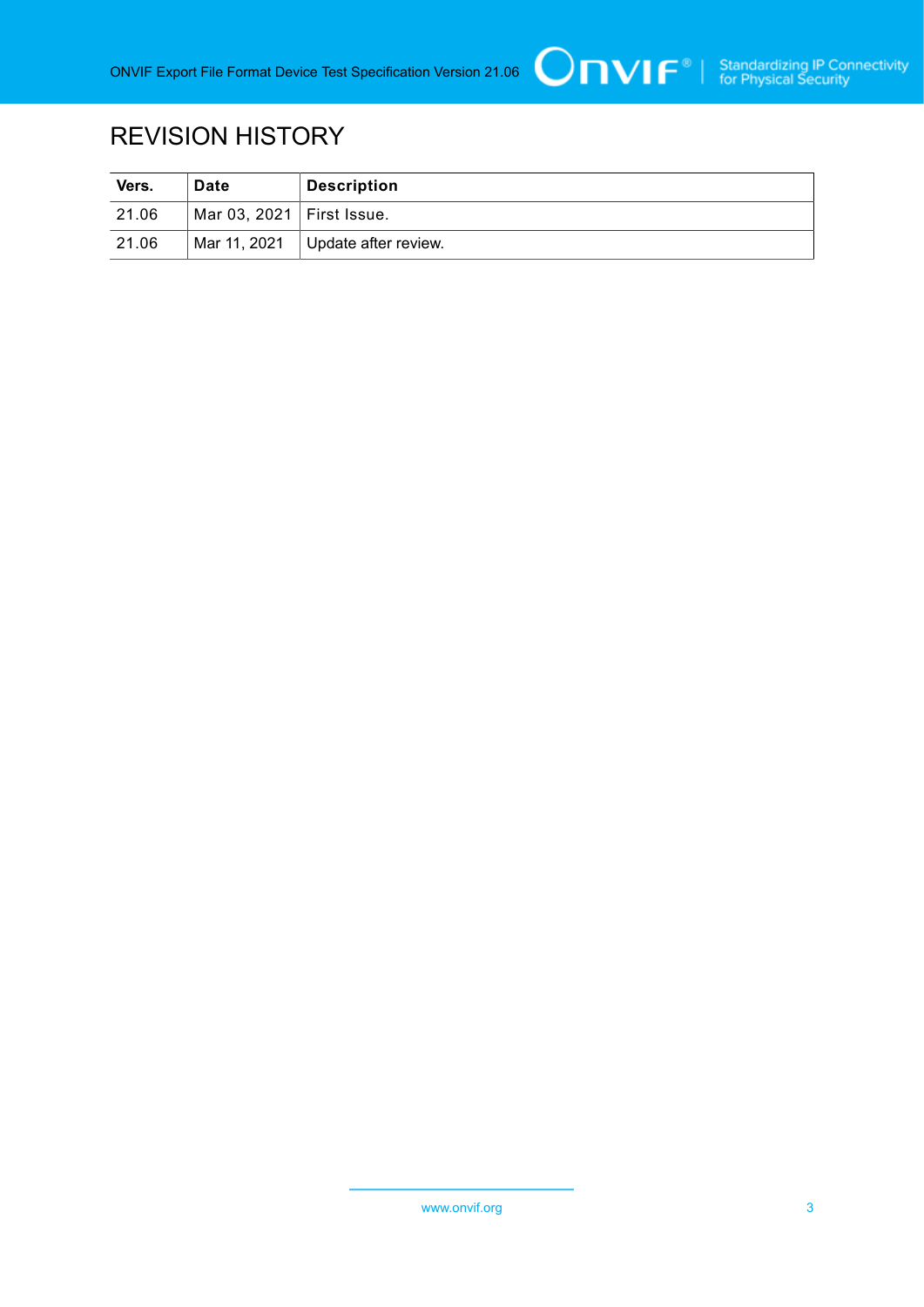#### **Table of Contents**

| 1                |     |       |  |  |
|------------------|-----|-------|--|--|
|                  | 1.1 |       |  |  |
|                  | 1.2 |       |  |  |
| $\mathbf{2}$     |     |       |  |  |
| 3                |     |       |  |  |
|                  | 3.1 |       |  |  |
|                  | 3.2 |       |  |  |
|                  | 3.3 |       |  |  |
| $\boldsymbol{4}$ |     |       |  |  |
|                  | 4.1 |       |  |  |
|                  |     | 4 1 1 |  |  |
|                  | 4.2 |       |  |  |
|                  | 4.3 |       |  |  |
|                  |     | 4.3.1 |  |  |
| 5                |     |       |  |  |
|                  | 5.1 |       |  |  |
|                  |     | 5.1.1 |  |  |
| A                |     |       |  |  |
|                  | A.1 |       |  |  |
|                  | A.2 |       |  |  |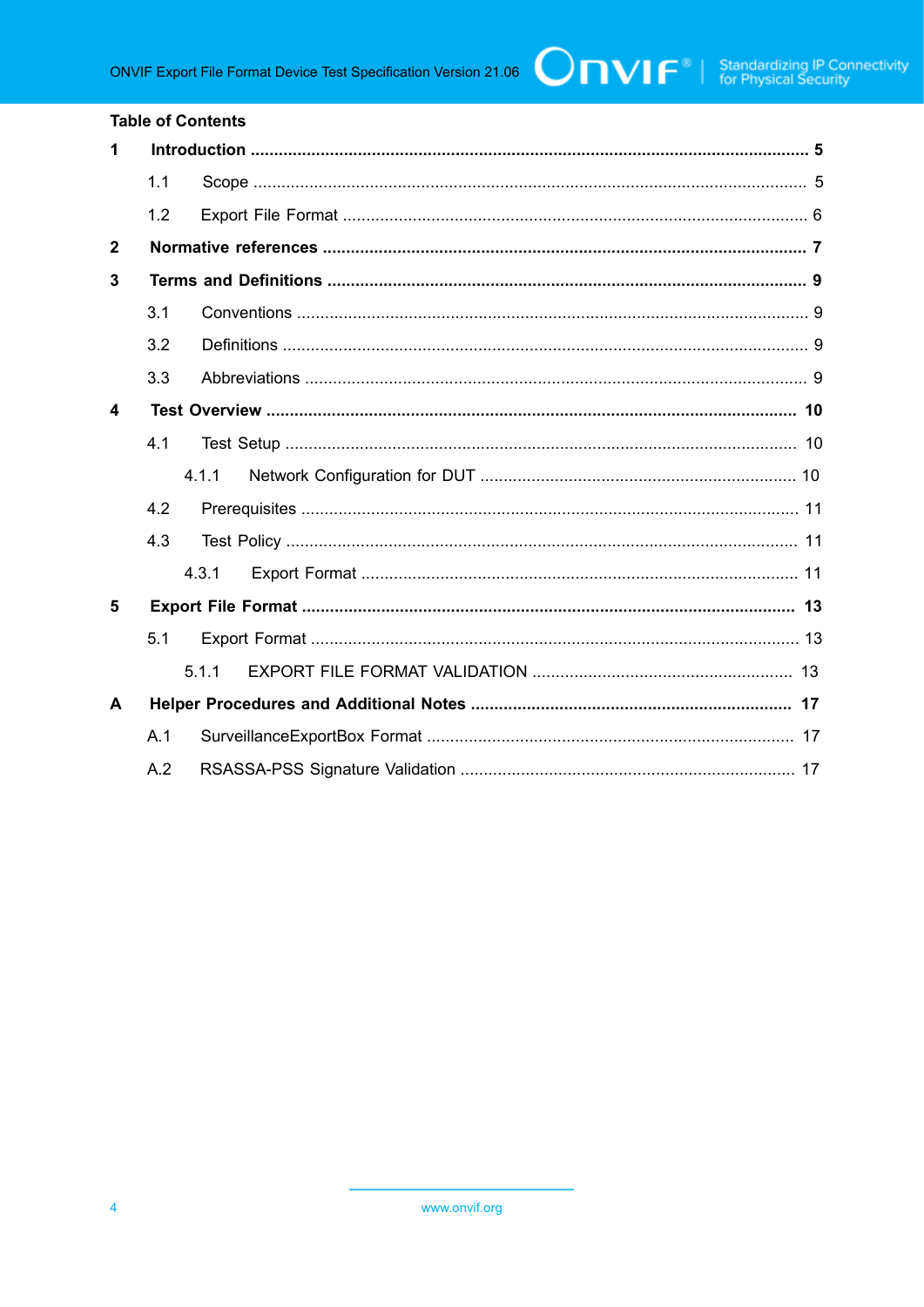# <span id="page-4-0"></span>**1 Introduction**

The goal of the ONVIF test specification set is to make it possible to realize fully interoperable IP physical security implementation from different vendors. The set of ONVIF test specification describes the test cases need to verify the [ONVIF Network Interface Specs] and [ONVIF Conformance] requirements. In addition, the test cases are to be basic inputs for some Profile specification requirements. It also describes the test framework, test setup, pre-requisites, test policies needed for the execution of the described test cases.

This ONVIF Export File Format Device Test Specification acts as a supplementary document to the [ONVIF Network Interface Specs], illustrating test cases need to be executed and passed. And this specification acts as an input document to the development of test tool, which will be used to test the ONVIF device implementation conformance towards ONVIF standard. This test tool is referred as ONVIF Client hereafter.

### <span id="page-4-1"></span>1.1 Scope

This ONVIF Export File Format Device Test Specification defines and regulates the conformance testing procedure for the ONVIF conformant devices. Conformance testing is meant to be functional black-box testing. The objective of this specification to provide test cases to test individual requirements of ONVIF devices according to ONVIF Export File Format Specification which is defined in [ONVIF Network Interface Specs].

The principal intended purposes are:

- Provide self-assessment tool for implementations.
- Provide comprehensive test suite coverage for [ONVIF Network Interface Specs].

This specification **does not** address the following:

- Product use cases and non-functional (performance and regression) testing.
- SOAP Implementation Interoperability test i.e. Web Service Interoperability Basic Profile version 2.0 (WS-I BP 2.0).
- Network protocol implementation Conformance test for HTTP, HTTPS, RTP and RTSP protocol.
- Poor streaming performance test (audio/video distortions, missing audio/video frames, incorrect lib synchronization etc.).

Wi-Fi Conformance test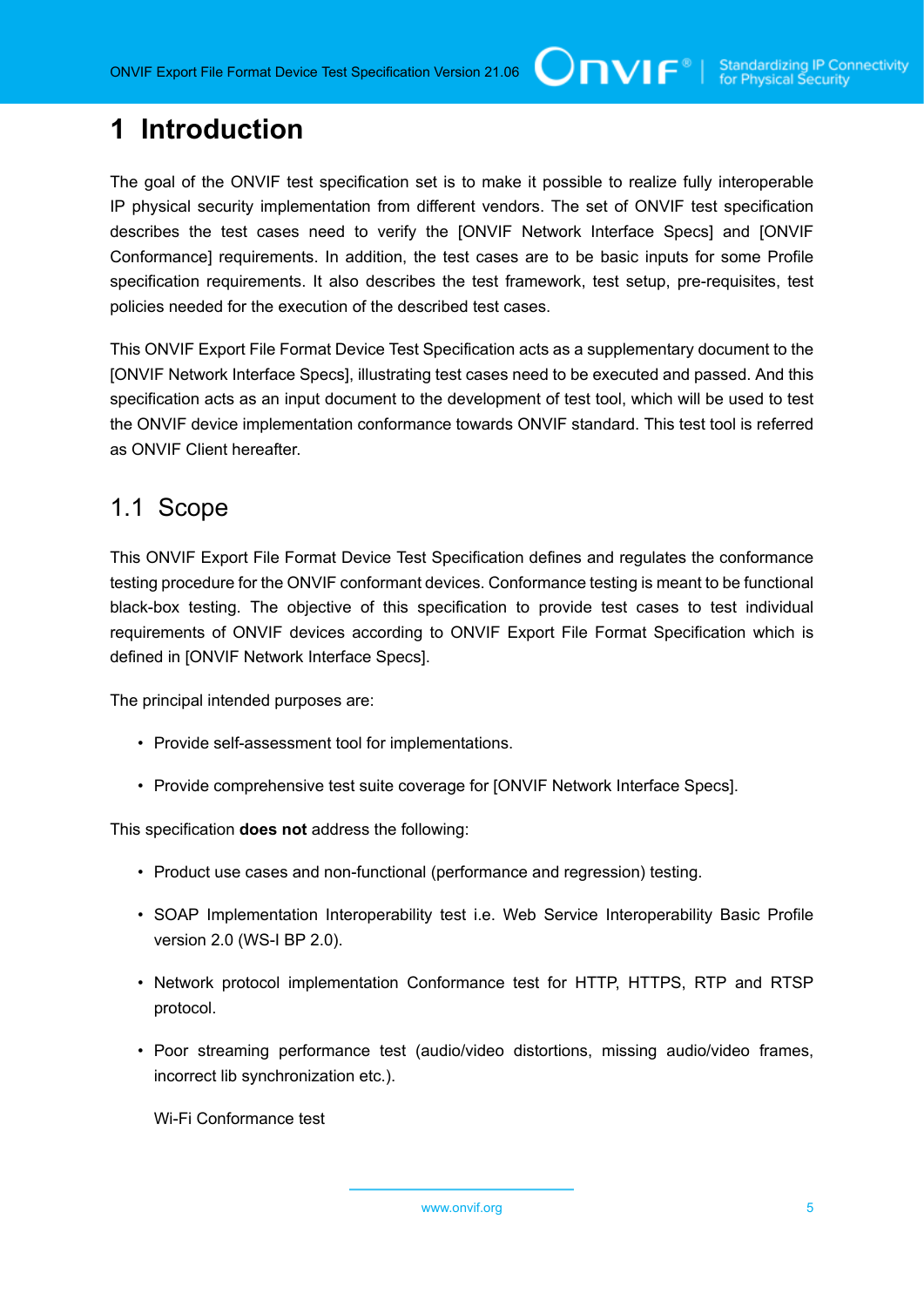The set of ONVIF Test Specification will not cover the complete set of requirements as defined in [ONVIF Network Interface Specs]; instead, it will cover its subset.

 $\square$ nvif ${}^*$ 

This ONVIF Export File Format Device Test Specification covers requirements for export file format, which is a functional block of [ONVIF Network Interface Specs]. The following section gives a brief overview of each functional block and its scope.

# <span id="page-5-0"></span>1.2 Export File Format

Export File Format cases cover verification of exported file format defined in [ONVIF Export File Format Specification].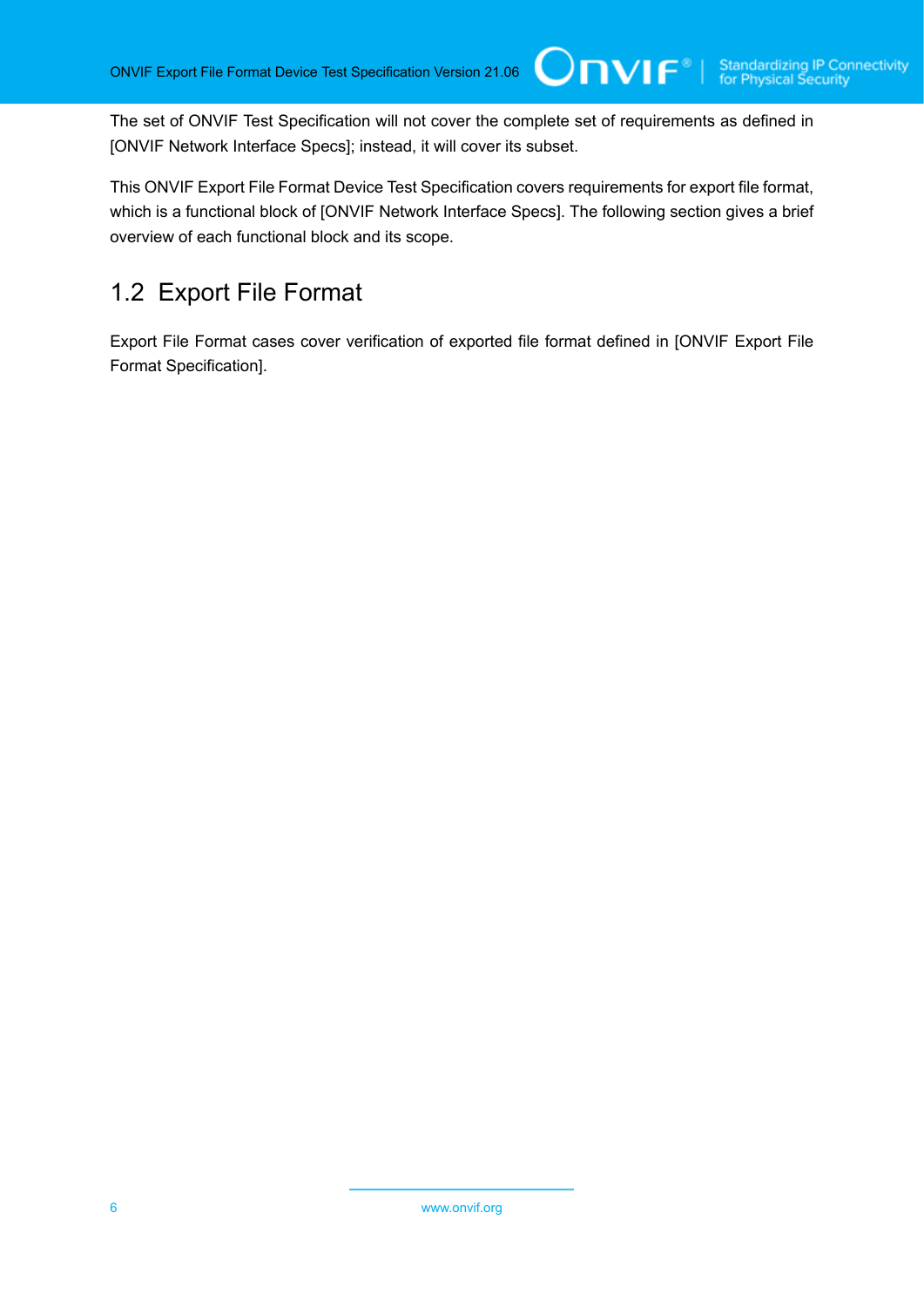# <span id="page-6-0"></span>**2 Normative references**

• [ONVIF Conformance] ONVIF Conformance Process Specification:

<https://www.onvif.org/profiles/conformance/>

• [ONVIF Profile Policy] ONVIF Profile Policy:

<https://www.onvif.org/profiles/>

• [ONVIF Network Interface Specs] ONVIF Network Interface Specification documents:

<https://www.onvif.org/profiles/specifications/>

• [ONVIF Core Specs] ONVIF Core Specification:

<https://www.onvif.org/profiles/specifications/>

• [ONVIF Export File Format Spec] ONVIF Export File Format Specification:

<https://www.onvif.org/profiles/specifications/>

• ISO/IEC 14496-12 Information technology — Coding of audiovisual objects – Part 12: ISO base media file format

<https://www.iso.org/obp/ui/#iso:std:iso-iec:14496:-12:ed-5:v1:en>

• ISO/IEC 23000-10 Information technology – Multimedia application format – Part 10: Surveillance application format

<https://www.iso.org/obp/ui/#iso:std:iso-iec:23000:-10:ed-2:v1:en>

• NIST FIPS 180-4 Secure Hash Standard

<https://csrc.nist.gov/publications/detail/fips/180/4/final>

• ISO/IEC 14888-2 Information technology – Security techniques – Digital signatures with appendix – Part 2: Integer factorization based mechanisms

<https://www.iso.org/obp/ui/#iso:std:iso-iec:14888:-2:ed-2:v1:en>

• IETF RFC 3447 Public-Key Cryptography Standards (PKCS) #1: RSA Cryptography Specifications Version 2.1

<https://tools.ietf.org/rfc/rfc3447.txt>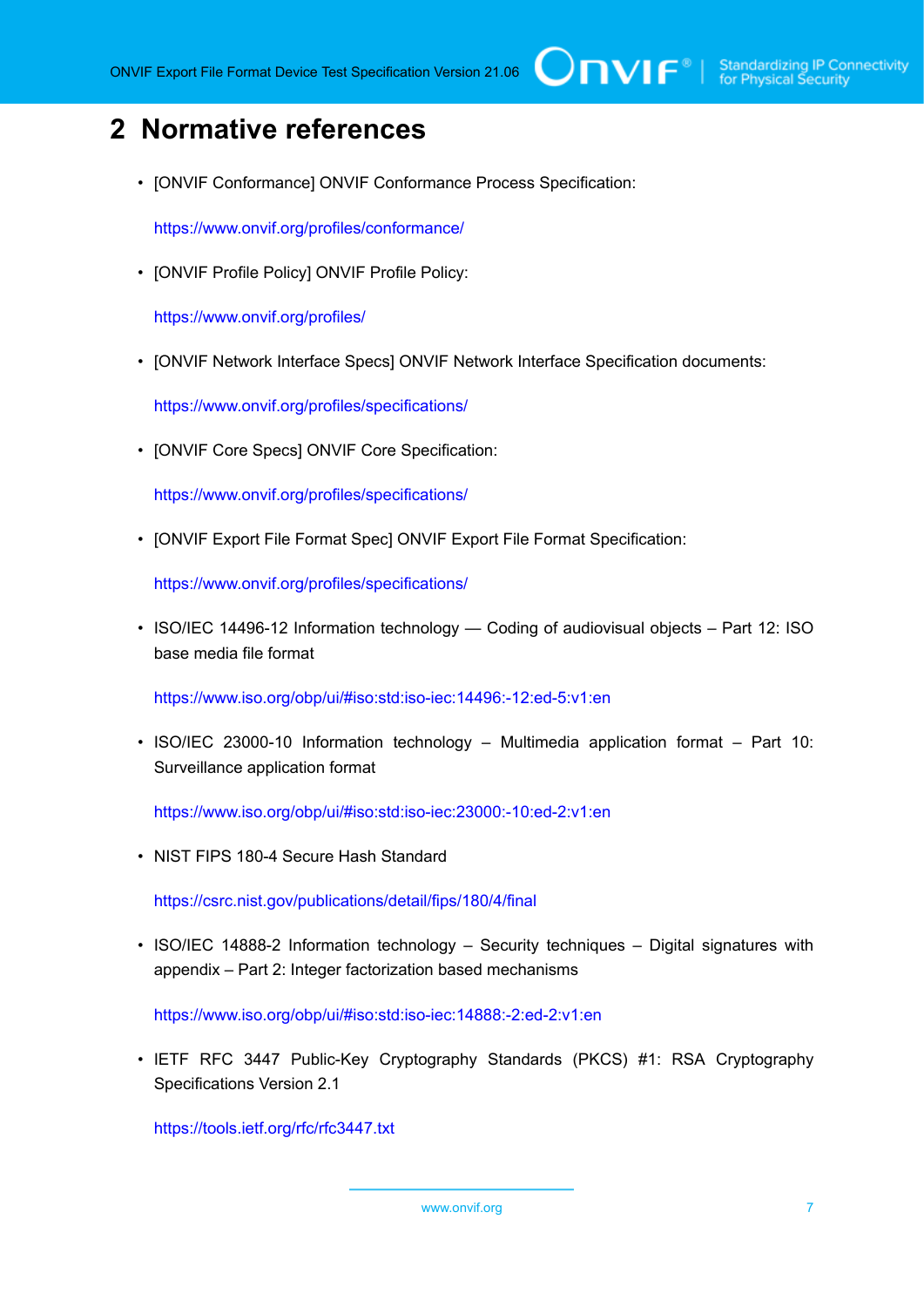• ITU-T Recommendation X.690 (2008) | ISO/IEC 8825-1:2008, Information technology – ASN.1 encoding rules: Specification of Basic Encoding Rules (BER),Canonical Encoding Rules (CER)and Distinguished Encoding Rules (DER)

 $\mathsf{Onv}$ ı $\mathsf{F}^\circ$ l

<https://www.itu.int/rec/T-REC-X.690-200811-S>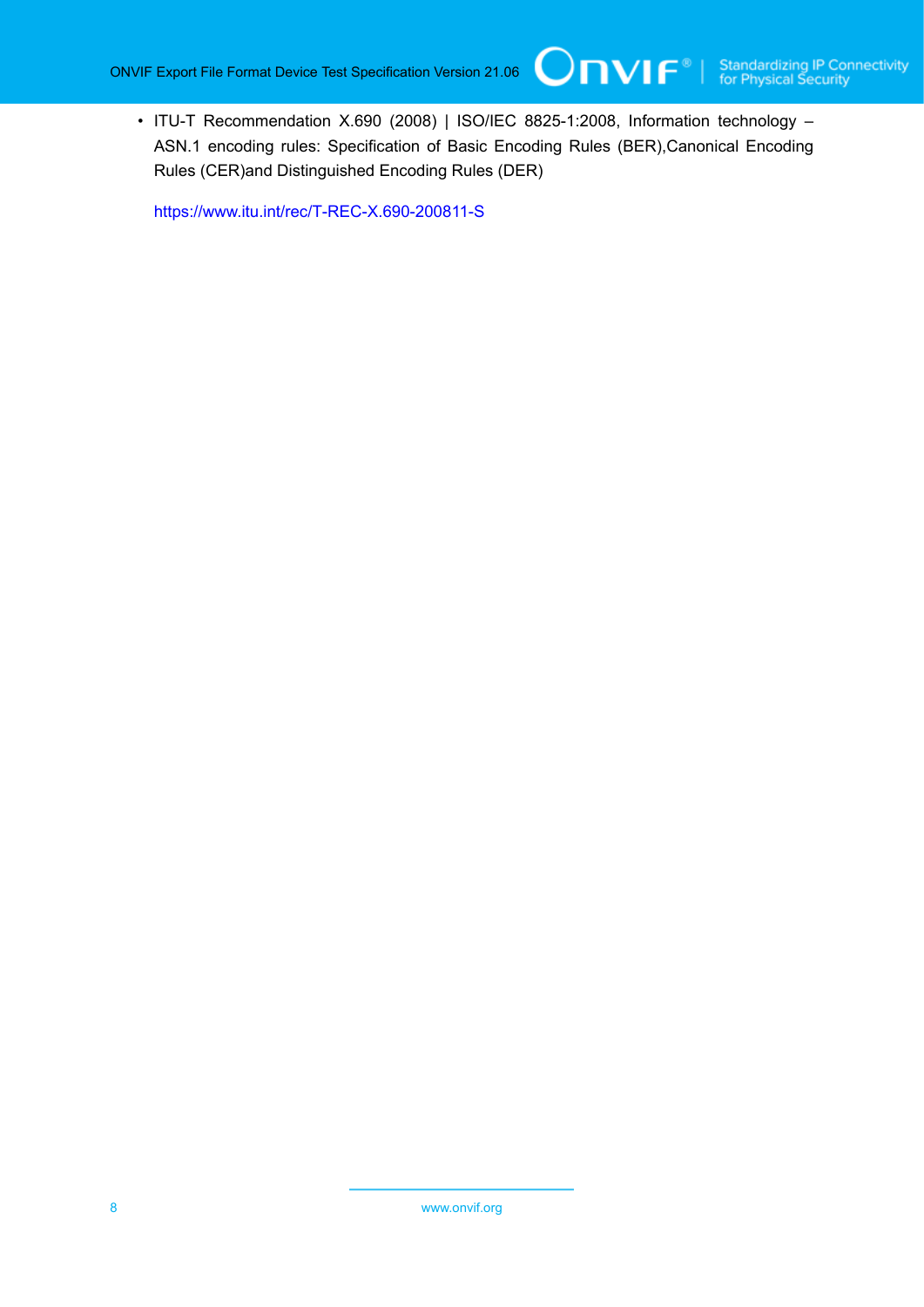# <span id="page-8-0"></span>**3 Terms and Definitions**

### <span id="page-8-1"></span>3.1 Conventions

The key words "shall", "shall not", "should", "should not", "may", "need not", "can", "cannot" in this specification are to be interpreted as described in [ISO/IEC Directives Part 2].

# <span id="page-8-2"></span>3.2 Definitions

This section describes terms and definitions used in this document.

| <b>Profile</b>          | See ONVIF Profile Policy.                                                                                                                                                                        |
|-------------------------|--------------------------------------------------------------------------------------------------------------------------------------------------------------------------------------------------|
| <b>ONVIF Device</b>     | Computer appliance or software program that exposes one or<br>multiple ONVIF Web Services.                                                                                                       |
| <b>ONVIF Client</b>     | Computer appliance or software program that uses ONVIF<br>Web Services.                                                                                                                          |
| <b>Device Test Tool</b> | ONVIF Device Test Tool that tests ONVIF Device<br>implementation towards the ONVIF Test Specification set.                                                                                       |
| <b>Certificate</b>      | A certificate as used in this specification binds a public key<br>to a subject entity. The certificate is digitally signed by the<br>certificate issuer to allow for verifying its authenticity. |
| Signature               | A digital signature or digital signature scheme is a<br>mathematical scheme for demonstrating the authenticity of a<br>digital message or document.                                              |

# <span id="page-8-3"></span>3.3 Abbreviations

This section describes abbreviations used in this document.

**SHA** Secure Hashing Algorithm.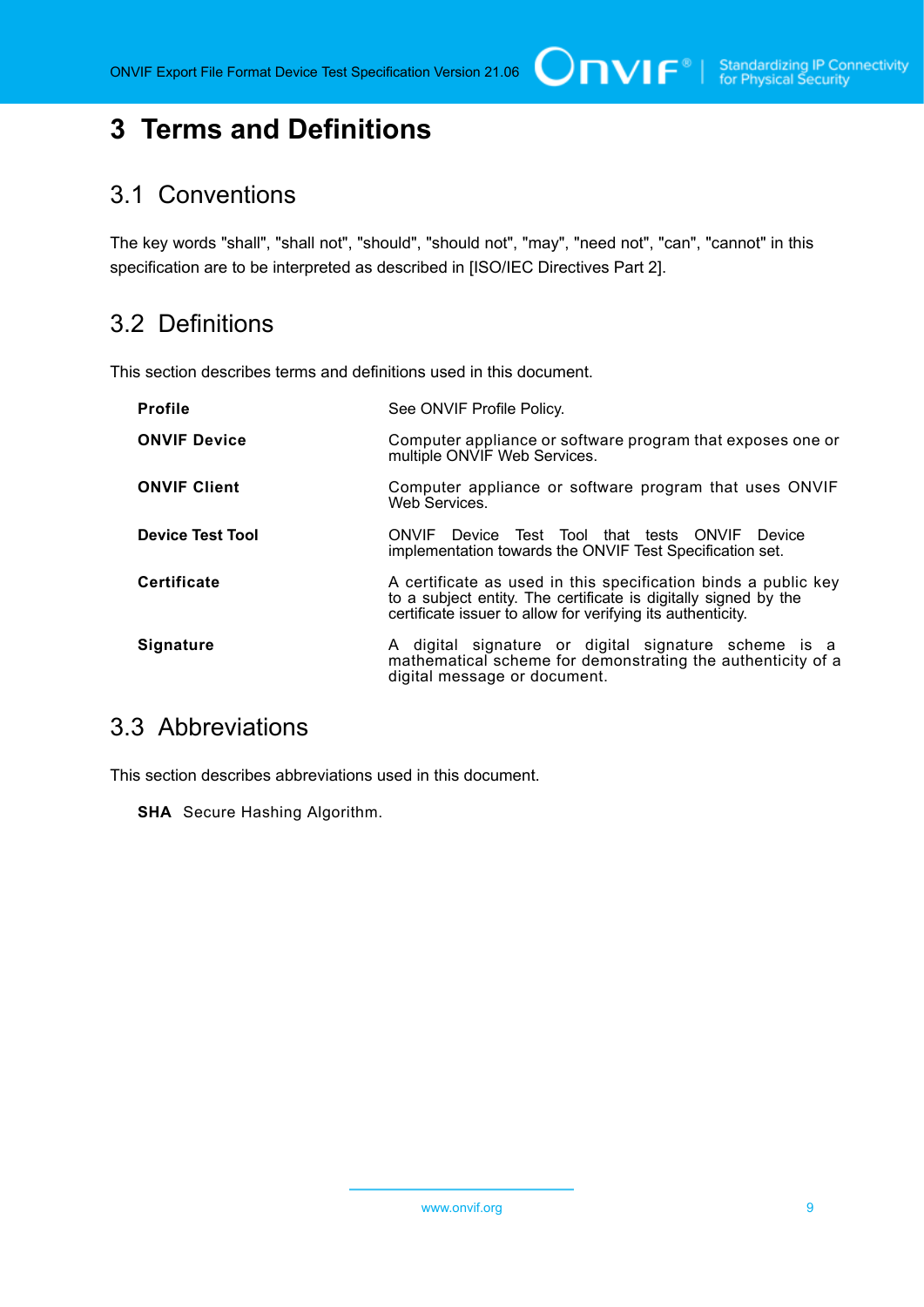# <span id="page-9-0"></span>**4 Test Overview**

This section describes about the test setup and prerequisites needed, and the test policies that should be followed for test case execution.

# <span id="page-9-1"></span>4.1 Test Setup

# <span id="page-9-2"></span>4.1.1 Network Configuration for DUT

The generic test configuration for the execution of test cases defined in this document is as shown below (Figure 4.1).

Based on the individual test case requirements, some of the entities in the below setup may not be needed for the execution of those corresponding test cases.





**DUT:** ONVIF device to be tested. Hereafter, this is referred to as DUT (Device Under Test).

**ONVIF Client (Test Tool):** Tests are executed by this system and it controls the behavior of the DUT. It handles both expected and unexpected behavior.

**HTTP Proxy:** provides facilitation in case of RTP and RTSP tunneling over HTTP.

**Wireless Access Point:** provides wireless connectivity to the devices that support wireless connection.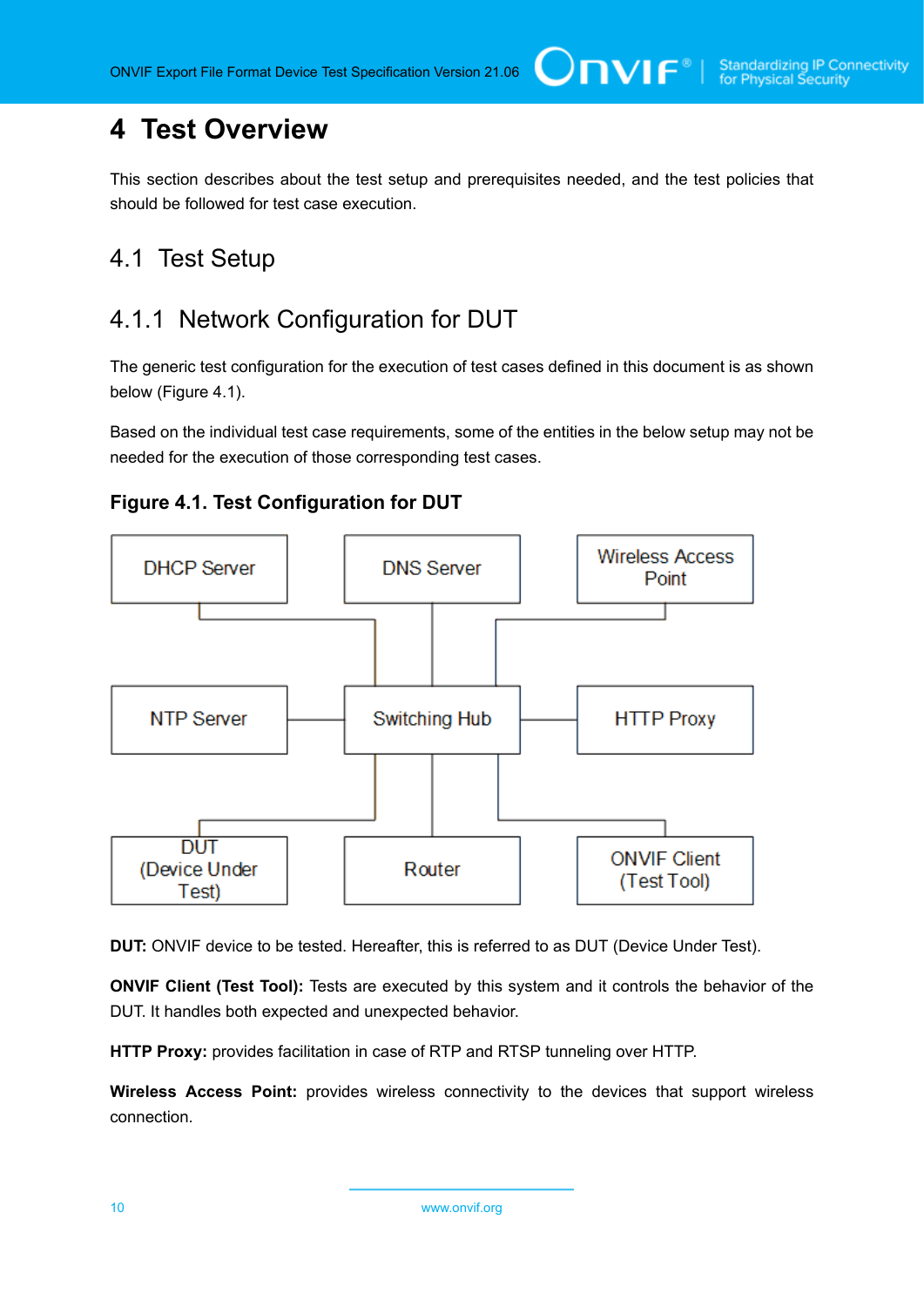**DNS Server:** provides DNS related information to the connected devices.

**DHCP Server:** provides IPv4 Address to the connected devices.

**NTP Server:** provides time synchronization between ONVIF Client and DUT.

**Switching Hub:** provides network connectivity among all the test equipments in the test environment. All devices should be connected to the Switching Hub. When running multiple test instances in parallel on the same network, the Switching Hub should be configured to use filtering in order to avoid multicast traffic being flooded to all ports, because this may affect test stability.

<span id="page-10-0"></span>**Router:** provides router advertisements for IPv6 configuration.

### 4.2 Prerequisites

The pre-requisites for executing the test cases described in this Test Specification are:

- 1. The DUT shall be configured with an IPv4 address.
- 2. The DUT shall be IP reachable [in the test configuration].
- 3. The DUT shall be able to be discovered by the Test Tool.
- 4. The DUT shall be configured with the time i.e. manual configuration of UTC time and if NTP is supported by the DUT, then NTP time shall be synchronized with NTP Server.
- 5. The DUT time and Test tool time shall be synchronized with each other either manually or by common NTP server

### <span id="page-10-1"></span>4.3 Test Policy

This section describes the test policies specific to the test case execution of each functional block.

<span id="page-10-2"></span>The DUT shall adhere to the test policies defined in this section.

# 4.3.1 Export Format

The test policies specific to the test case execution of Export File Format functional block:

- DUT shall support exporting of media file according to ONVIF format. Exported file shall contain:
	- At least one Video track;
	- Meta Box container (meta);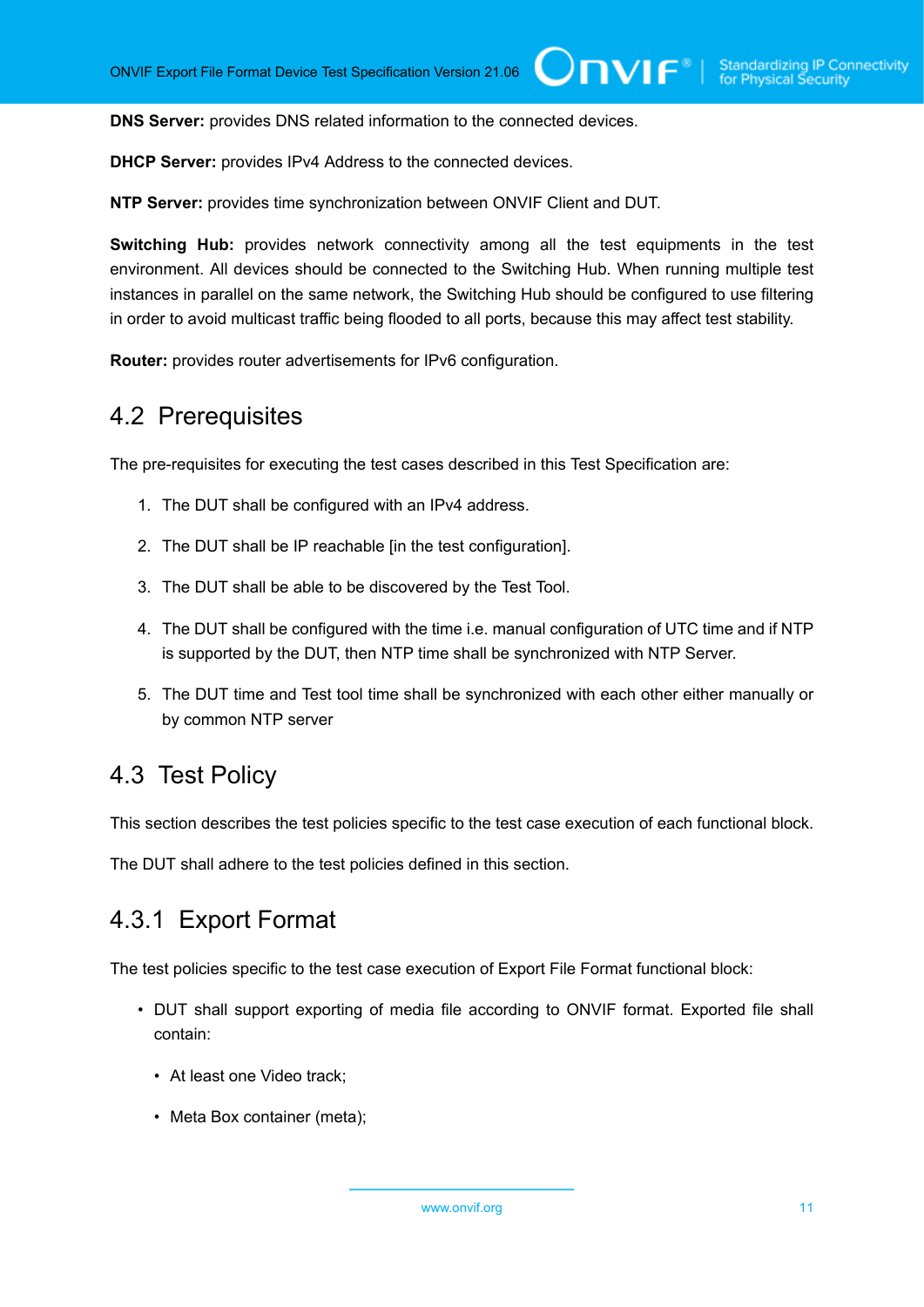- SurveillanceExportBox (suep);
- AFIdentificationBox (sumi);
- Protection Box (ipro) with RSASSA-PSS signature.

Please, refer to [Section 5.1](#page-12-1) for Export Format Test Cases.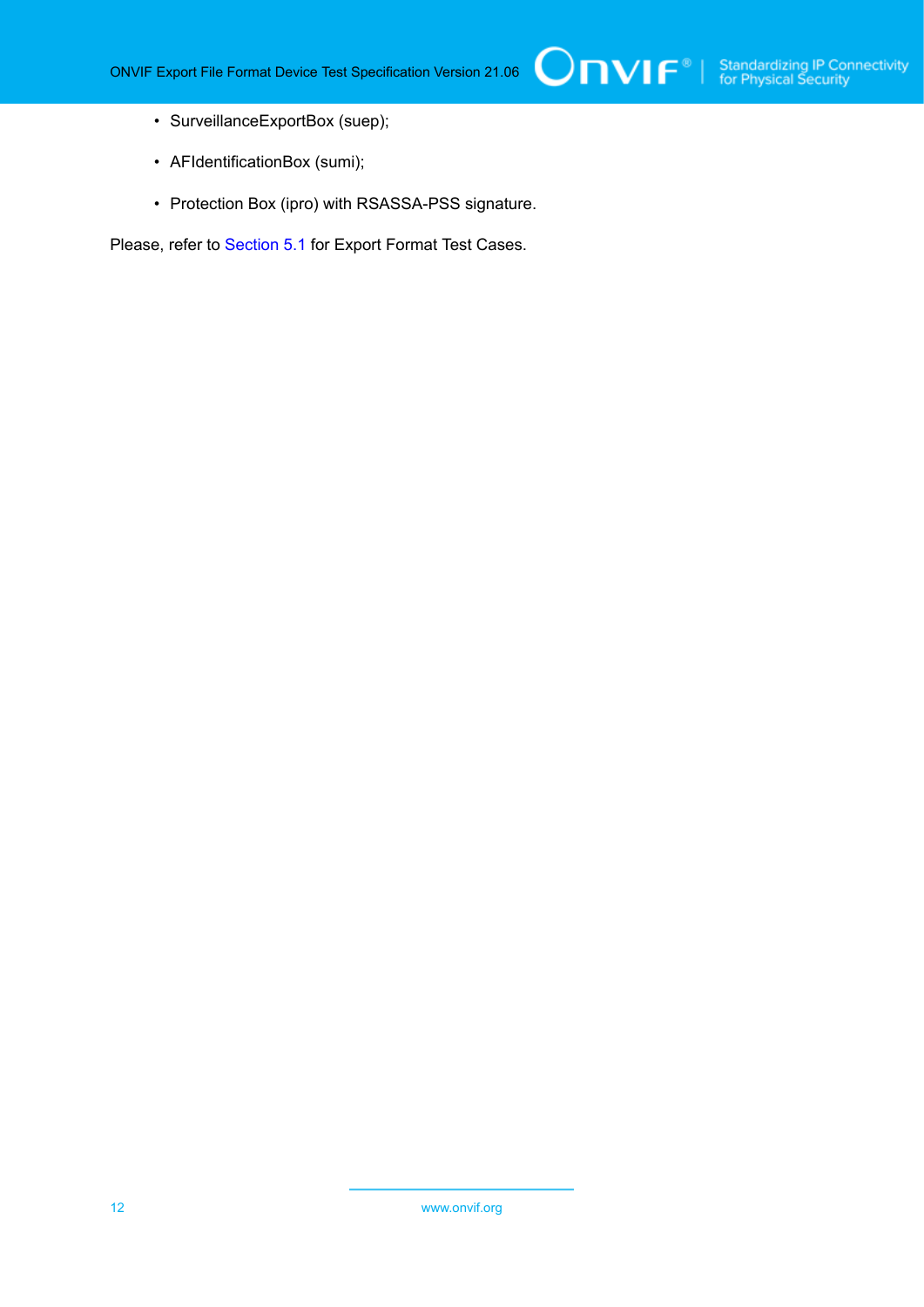# <span id="page-12-0"></span>**5 Export File Format**

# <span id="page-12-1"></span>5.1 Export Format

# <span id="page-12-2"></span>5.1.1 EXPORT FILE FORMAT VALIDATION

### **Test Case ID:** EXPORT\_FORMAT-1-1-1

**Specification Coverage:** Export Format (ONVIF Export File Format Spec)

**Feature Under Test:** ONVIF file format for exported media

#### **WSDL Reference:** None

**Test Purpose:** To verify that file format for exported media corresponds to mandatory requerement from ONVIF Export File Format Spec

**Pre-Requisite:** File with exported media is provided in the Device Test Tool user interface. It contains at least one Video track.

**Test Configuration:** ONVIF Client and DUT

#### **Test Procedure:**

- 1. ONVIF Client retrieves file with exported media from user interface.
- 2. Set *exportedFile* := file with exported media from user interface.
- 3. ONVIF Client parses *exportedFile*.
- 4. ONVIF Client checks that *exportedFile* contains at least one video track
	- 4.1. If *exportedFile* does not contain at least one track (moov/trak), FAIL the test.
	- 4.2. If at least one track (moov/trak/mdia) does not have 'hdlr' box with type value = 'vide', FAIL the test.
- 5. If *exportedFile* does not contain Meta Box container (*meta*), FAIL the test.
- 6. ONVIF Client checks *meta* structure
	- 6.1. If *meta* does not contain SurveillanceExportBox with box type = 'suep', FAIL the test.
	- 6.2. If *meta* contains more than one SurveillanceExportBox with box type = 'suep', FAIL the test.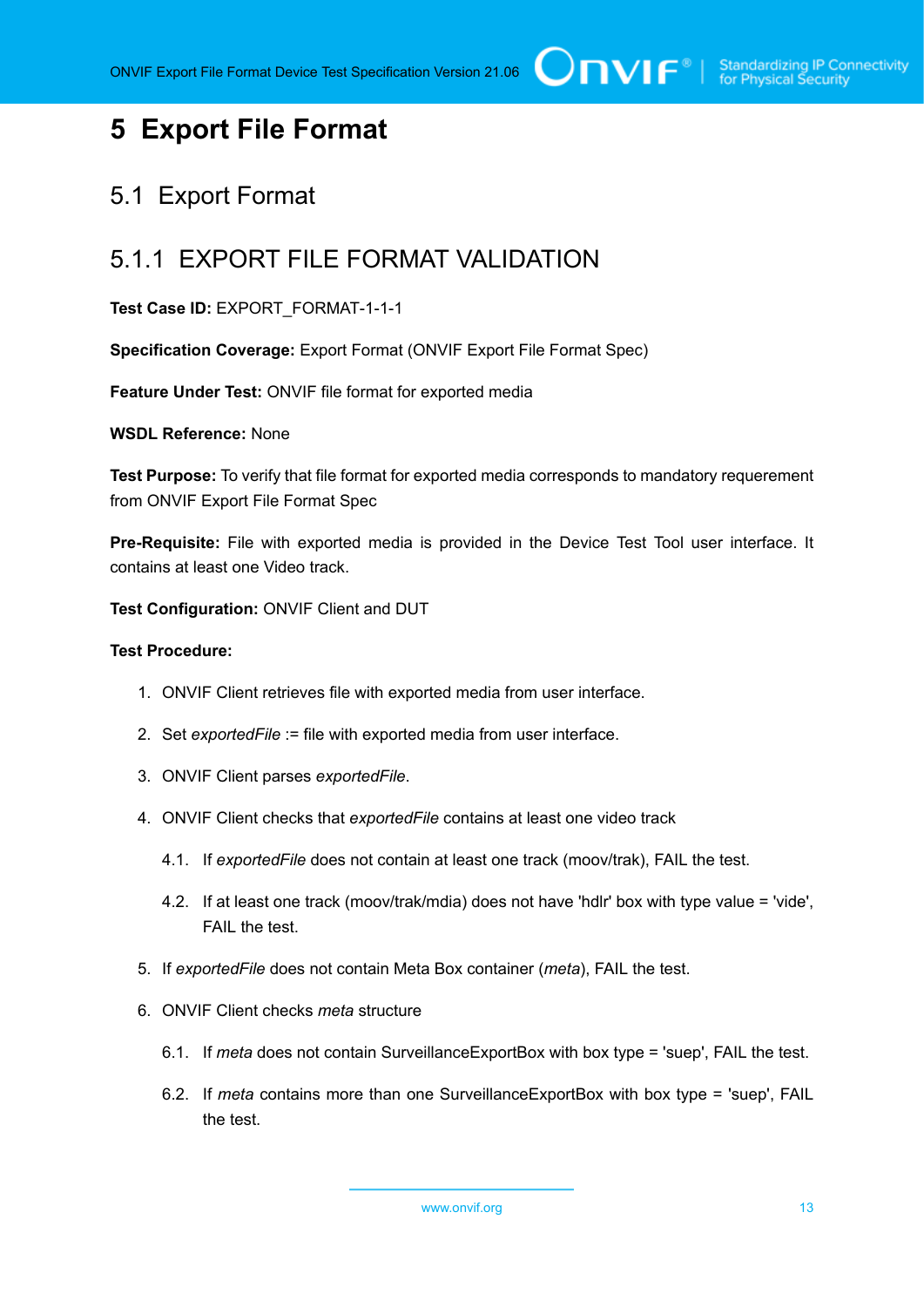- 6.3. ONVIF Client parses SurveillanceExportBox box according to order described in [Annex A.1](#page-16-1) and checks information provided inside
	- 6.3.1. If SurveillanceExportBox does not contain all required fields (see [Annex A.1](#page-16-1)), FAIL the test.

 $\mathsf{Onvif}^*$ 

- 6.3.2. If at least one field value does not correspond to its type [\(Annex A.1\)](#page-16-1), FAIL the test.
- 6.4. If *meta* does not contain AFIdentificationBox with box type = 'sumi', FAIL the test.
- 6.5. If *meta* contains more than one AFIdentificationBox with box type = 'sumi', FAIL the test.
- 6.6. ONVIF Client parses AFIdentificationBox box and checks information provided inside
	- 6.6.1. If AFIdentificationBox does not contain startTime field with unsigned integer value, FAIL the test.
- 6.7. For each track fragment (moof/traf) *track*
	- 6.7.1. If *track* does not contain Track Fragment Decode Time box with box type = 'tfdt', FAIL the test.
	- 6.7.2. If *track* contains more than one Track Fragment Decode Time box with box type = 'tfdt', FAIL the test.
- <span id="page-13-0"></span>7. ONVIF Client checks signature
	- 7.1. If *meta* does not contain Item Protection Box with box type = 'ipro' (*ipro*), FAIL the test.
	- 7.2. If *meta* contains more than one Protection Box with box type = 'ipro', FAIL the test.
	- 7.3. If Protection Count value in *ipro* != 1, FAIL the test.
	- 7.4. If *ipro* does not contain at least one Protection Scheme Info Box with box type = 'sinf', FAIL the test.
	- 7.5. For each Protection Scheme Info Box with box type = 'sinf' (*sinf*)
		- 7.5.1. If *sinf* does not contain Scheme Type Box with box type = 'schm' (*schm*), FAIL the test.
		- 7.5.2. If *sinf* contains more than one Scheme Type Box with box type = 'schm', FAIL the test.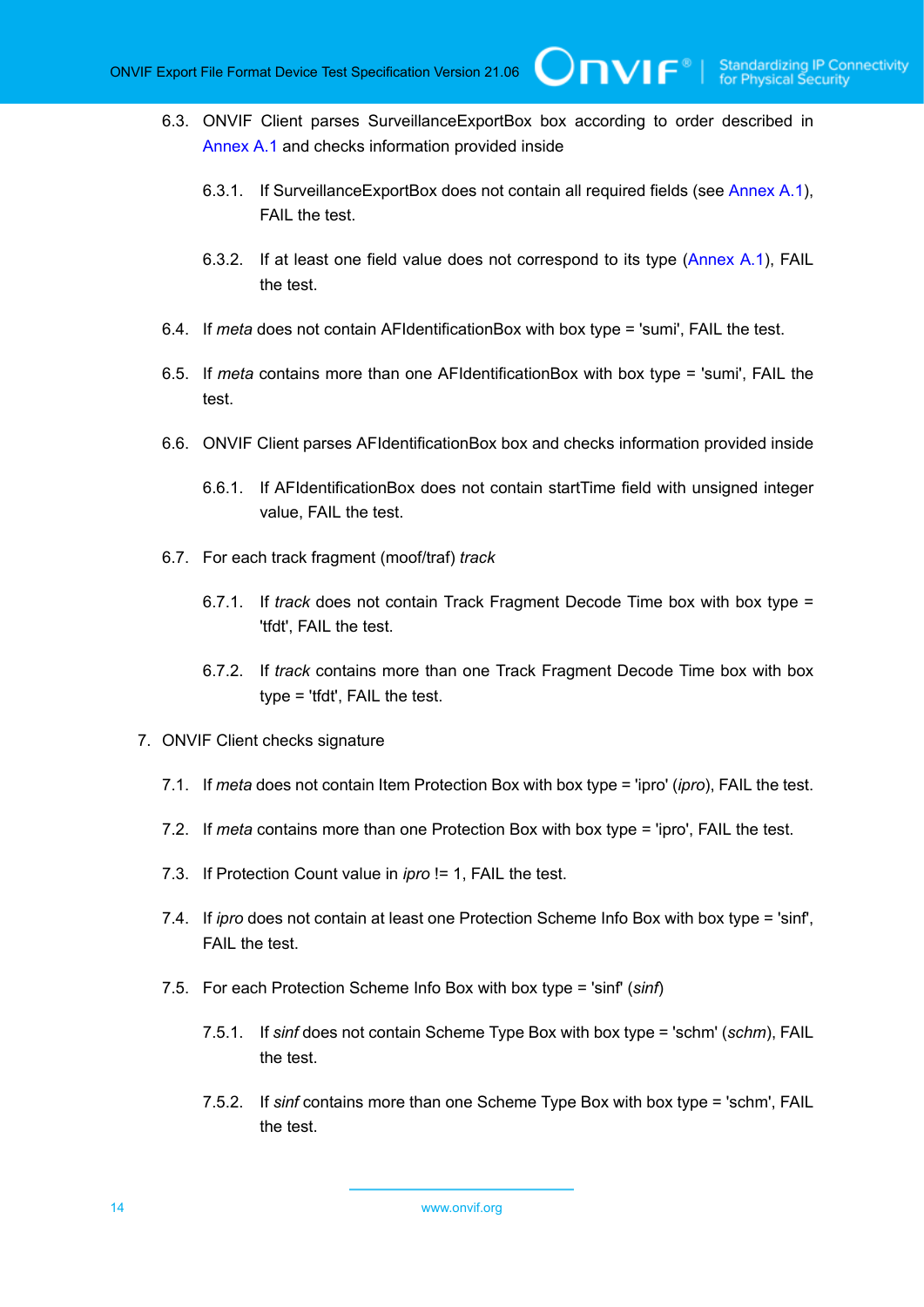7.5.3. If Scheme Type value in *schm* = 0x6F656666 ("Onvif Export File Format")

- 7.5.3.1. If Scheme Version value in *schm* != 0x00010000 (1), FAIL the test.
- 7.5.3.2. If *sinf* contains CorrectStartTimeBox with box type = 'cstb'
	- 7.5.3.2.1. If amout of CorrectStartTimeBox with box type = 'cstb' is more than one, FAIL the test.

 $\bigcirc$ nvı $\mathsf{F}^\ast$ l

- 7.5.3.2.2. If track\_ID field type is not unsigned integer, FAIL the test.
- $7.5.3.2.3.$  If track ID field value = 0, FAIL the test.
- 7.5.3.2.4. If startTime field type is not unsigned integer, FAIL the test.
- 7.5.3.3. If *sinf* does not contain Scheme Information Box with box type = 'schi' (*schi*), FAIL the test.
- 7.5.3.4. If *sinf* contains more than one Scheme Information Box with box type = 'schi', FAIL the test.
- 7.5.3.5. ONVIF Client checks (*schi*)
	- 7.5.3.5.1. If *schi* does not contain SignatureBox with box type = 'sibo', FAIL the test.
	- 7.5.3.5.2. If *schi* contains more than one SignatureBox with box type = 'sibo', FAIL the test.
	- 7.5.3.5.3. ONVIF Client validates signature in SignatureBox with box type = 'sibo' according to [Annex A.2](#page-16-2) with the following input and output parameters
		- in *sibo* SignatureBox with box type = 'sibo'
		- in *exportedFile* signed exported file
	- 7.5.3.5.4. If *schi* does not contain CertificateBox with box type = 'cert', FAIL the test.
	- 7.5.3.5.5. If *schi* contains more than one CertificateBox with box type = 'cert', FAIL the test.
- 7.5.3.6. If *sinf* does not contain at least one Scheme Information Box with box type = 'schi', FAIL the test.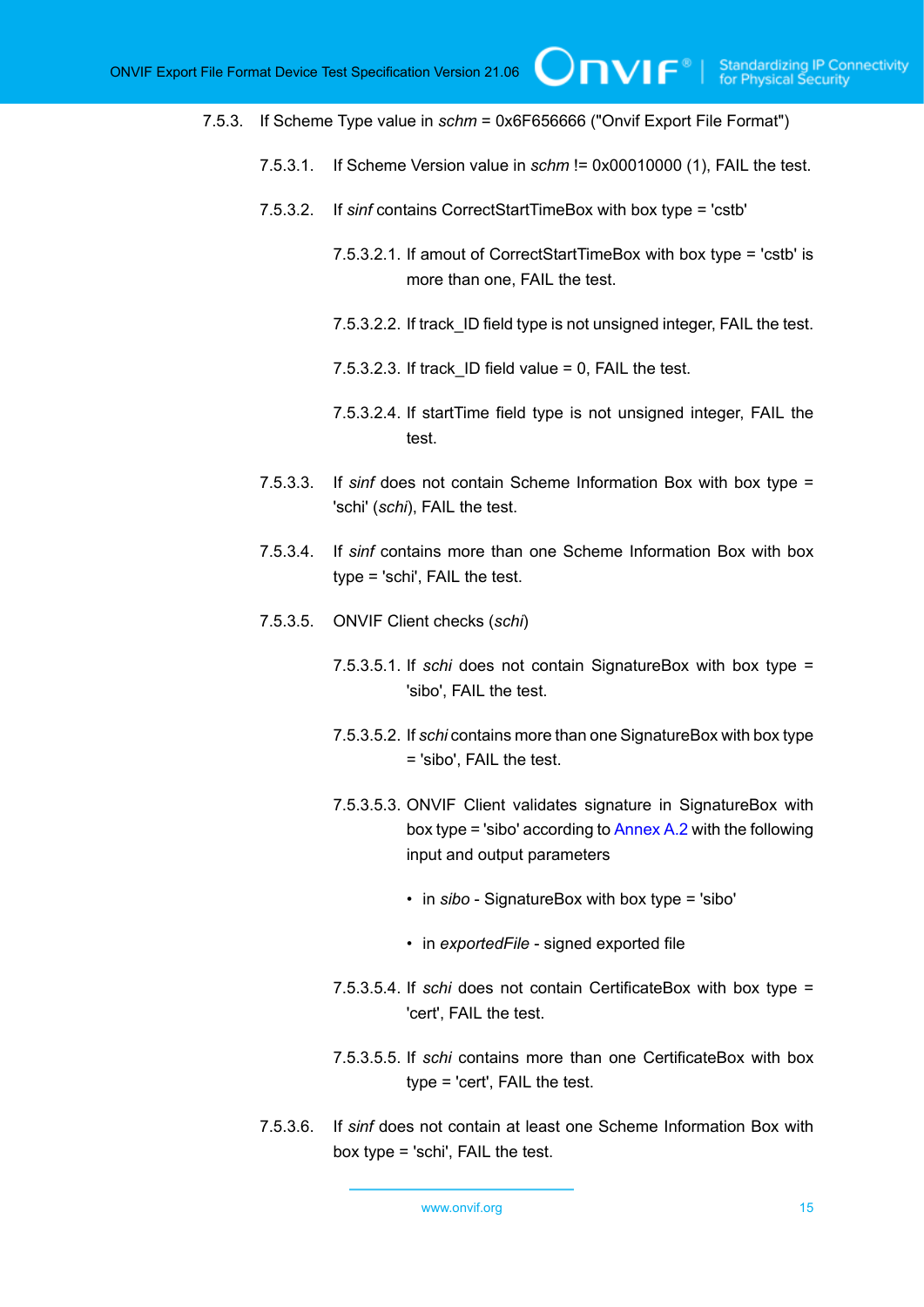7.6. If at step [7.5](#page-13-0) there was no at least one box with type = 'sinf' and with Scheme Type value in 'schm' = 0x6F656666, FAIL the test and skip other steps.

Onvıғ∗⊦

### **Test Result:**

#### **PASS –**

• DUT passes all assertions.

#### **FAIL –**

• Parsing of file provided in the Device Test Tool user interface was failed.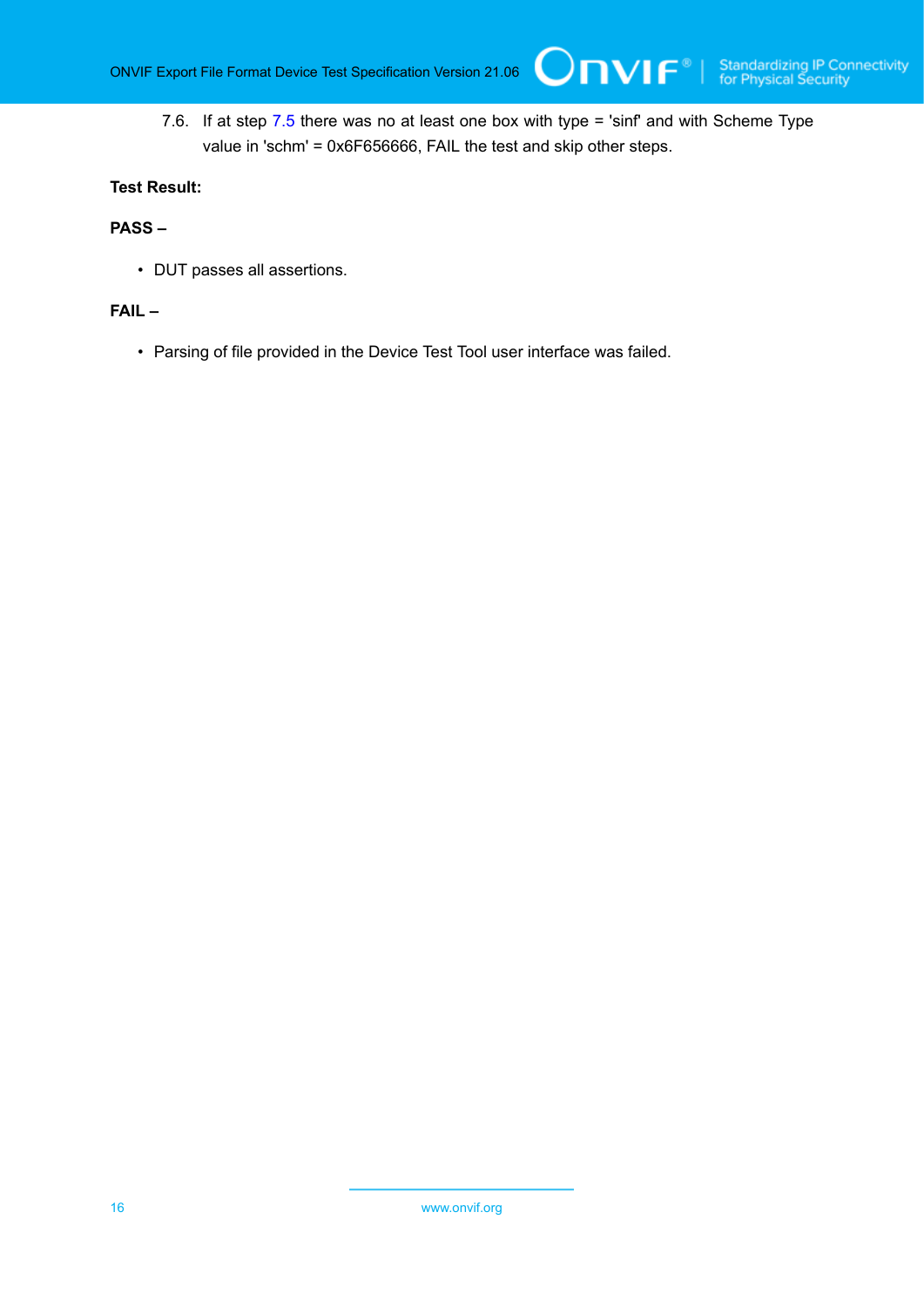# <span id="page-16-0"></span>**Annex A Helper Procedures and Additional Notes**

 $\bigcup$ NIF $^\circ$ l

# <span id="page-16-1"></span>A.1 SurveillanceExportBox Format

SurveillanceExportBox shall contain all these fields in the following order:

- ExportUnitName (UTF-8 characters string)
- ExportUnitURL (UTF-8 characters string)
- ExportUnitMAC (UTF-8 characters string)
- ExportUnitTime (integer)
- ExportOperator (UTF-8 characters string)
- For each media track (moov/trak) in *exportedFile*:
	- SourceName (UTF-8 characters string)
	- SourceURL (UTF-8 characters string)
	- SourceMAC (UTF-8 characters string)
	- SourceLine (UTF-8 characters string)

### <span id="page-16-2"></span>A.2 RSASSA-PSS Signature Validation

**Name:** HelperRSASSA-PSSsignatureValidation

**Procedure Purpose:** Helper procedure to validate signature in SignatureBox.

**Pre-requisite:** None.

**Input:** SignatureBox with box type = 'sibo' (*sibo*). Signed exported file (*exportedFile*).

**Returns:** None.

### **Procedure:**

- 1. If *sibo* does not contain Signature string with RSASSA-PSS signature format (ISO/IEC 14888-2), FAIL the test and skip other steps.
- 2. If secure hash algorithms of Signature string does not correspond to SHA-256 (as specified in FIPS 180-4), FAIL the test and skip other steps.
- 3. If an RSA modulus length < 2048 bits, FAIL the test and skip other steps.